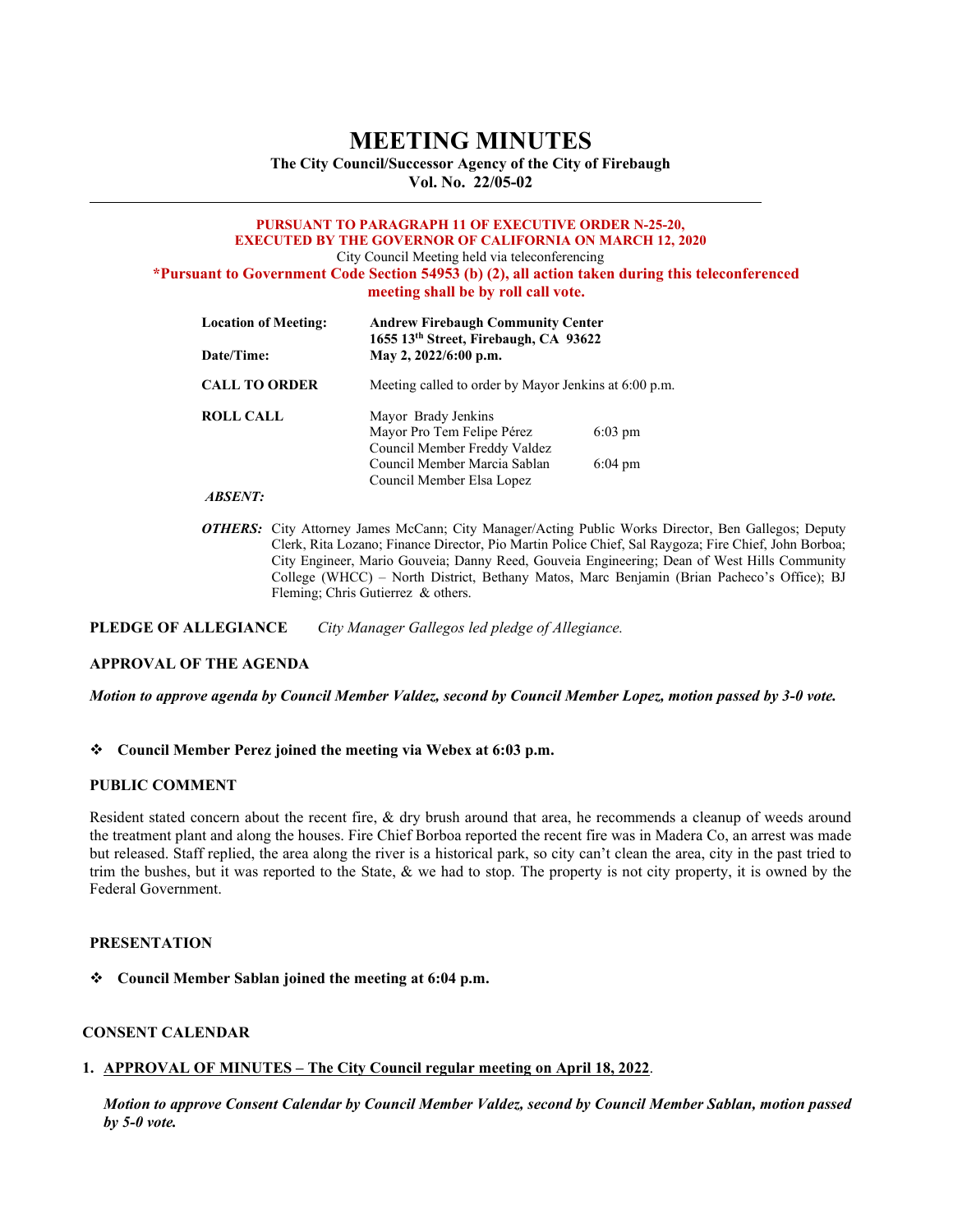## **PUBLIC HEARING**

*None*

#### **NEW BUSINESS**

## **2. ORDINANCE NO. 22-03 - AN ORDINANCE OF THE CITY COUNCIL OF THE CITY OF FIREBAUGH ADDING A NEW SUBSECTION TO SECTION 2-4 OF CHAPTER 2 OF THE FIREBAUGH MUNICIPAL CODE REGARDING POLICE ACQUISITION AND USE OF "MILITARY EQUIPMENT"- FIRST READING.**

*Motion to waive the first reading by Council Member Sablan, second by Council Member Valdez, motion passed by 5-0 vote.* 

## **3. RESOLUTION NO. 22-19 - A RESOLUTION OF THE CITY COUNCIL OF THE CITY OF FIREBAUGH ACCEPTING BID AND AWARDING CONTRACT TO AJ EXCAVATION, INC. FOR 14TH STREET REHABILITATION AND AUTHORIZING THE CITY MANAGER TO EXECUTE THE AGREEMENT.**

*Motion to approve Res. No. 22-19 by Council Member Lopez, second by Council Member Valdez, motion passed by 5-0 vote.* 

## **4. THE CITY COUNCIL OF THE CITY OF FIREBAUGH TO DISCUSS HIGHWAY 33 BEAUTIFICATION PROJECT.**

It was reported CalTrans stated they have too many projects with a short time frame & can't complete all of them by the deadline. City Manager Gallegos offered to do some of the work, as a solution to the time frame issue, but was informed city must purchase the right-of-way to be able to any work there. If the City purchases the property to do the work, but doesn't completion the project by the deadline, the city will not be reimbursed. The city **may** only get reimbursed if the deadline is met. Therefore, the recommendation is to not proceed with assisting CalTrans on projects. We have been working on this project for about 10 years, and all of Caltrans districts seem to operate the same.

Council direction is to meet with Senator Caballero and Assemblyman Arambula to seek support with Caltrans.

#### **PUBLIC COMMENT**

Esmeralda Murillo – A car was racing; police chased the car, so the car hit the speed bump, lost control  $\&$  crashed. I would like more speed bumps, so that is the reason for me attending this meeting, to suggest more speed bumps. Usually, it the kids getting out of school that are racing, & there are potholes in front of Mark Helm's houses. Another resident reported similar incidents at Indart Street, & asked is possible to add speed bumps there, there has been incidents when cars have ended up in at least at three different homes. A different resident stated he's requested speed bumps in past but was informed that it makes it difficult for emergency vehicles to respond to emergencies, a child even lost their life due to the dely. Police Chief Raygoza recommend, citizens' get a license plate number, but must be willing to sign the citation to testify as a witness to the incidents, for the police to issue a citation to individuals that are racing.

#### **STAFF REPORTS**

- $\triangleright$  *City Engineer, Mario Gouveia* we just awarded A.J. Excavation the contract for 14<sup>th</sup> Rehab project, & a preconstruction meeting for the Police Dept. project will be later this week.
- *Finance Director, Pio Martin* working on the Enterprise Funds for the next meeting, if there's anything you would like to add, please submit so it can be included in the budget**.**